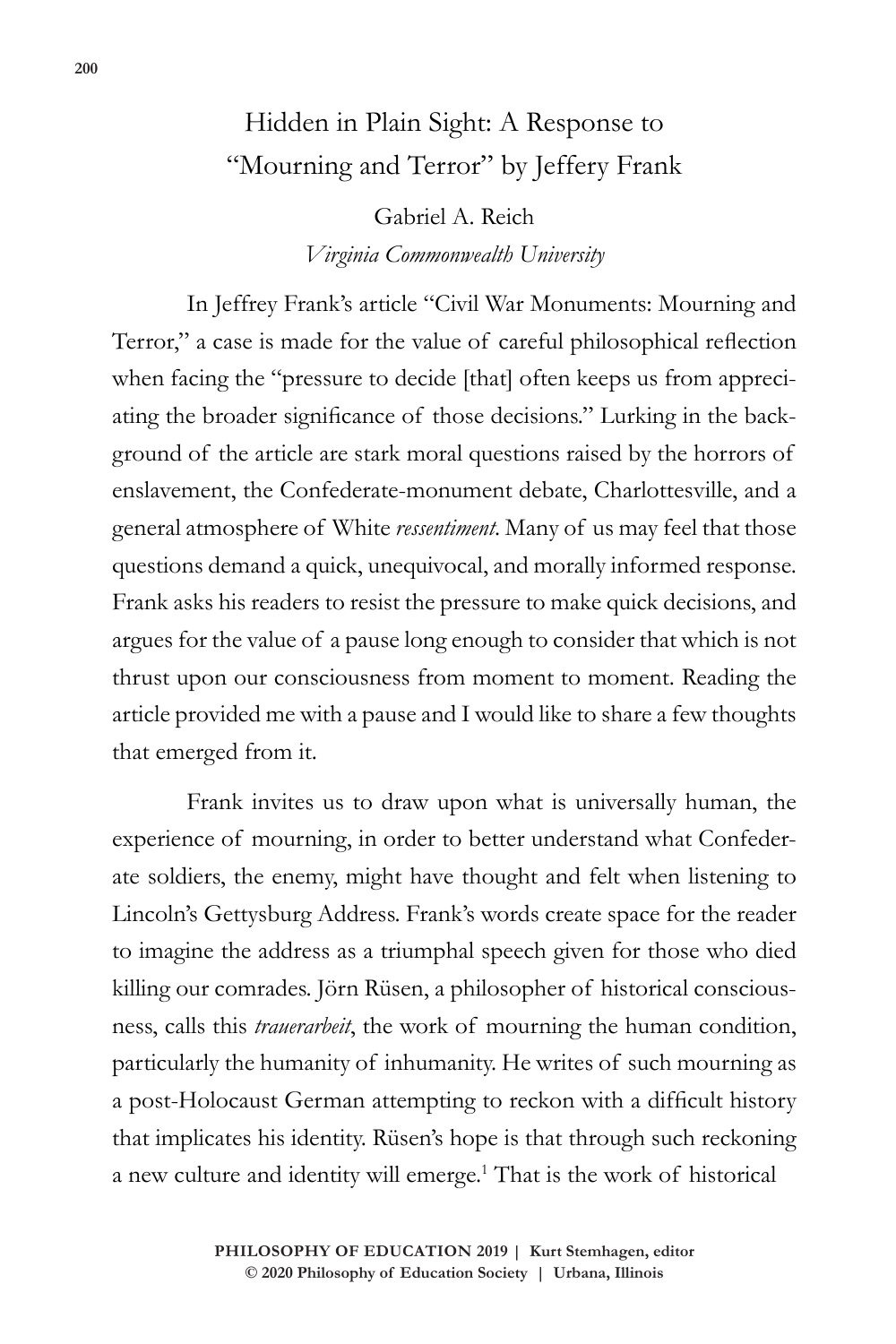consciousness. An exercise that brings together knowledge, affect, and imagination in order to *empathize* with those whose lived contexts were very different from our own.2 We are hopeful that such work will develop the capacity for wise judgment.

Today, over 150 years after the Civil War ended, we are still tentative about exploring that conflict and what it meant. The stakes of that sense-making often seem too high in the moral economy of the present to take a pause to consider perspectives that might muddy the stark moral frameworks for the war. That is why we are presented with binary choices, such as doing nothing about "lost cause" iconography or erasing it from our landscape. We can think of Civil War monuments in the North and the South as what historian Erica Doss calls "archives of public affect."3 They exist so that we can engage emotionally with what some people at another time decided we were supposed to feel when we thought about their war. In the case of the most controversial Confederate monuments, that feeling was not just pride, but what Pankaj Mishra calls "the thrill of moral superiority."4 In the case of monuments to the "lost cause," moral superiority was to be found in romantic notions of sacrifice and loss, possible only with the occlusion of enslavement that powered 19<sup>th</sup> century industrial commodity agriculture.

The Gettysburg Address, arguably the most moving presidential speech in American history, is also a monument of sorts. If we contextualize that speech in a time when republican government was both rare and threatened by powerful enemies we see that Lincoln framed the idea of America as the Union cause. Today we are more likely to read the speech as a re-consecration of the American creed to include African Americans as equal citizens. As Frank points out, there is a third equally valid interpretation of the Address as an exhortation to more war, to the total defeat of the enslavers' rebellion. The battle was horrific, and had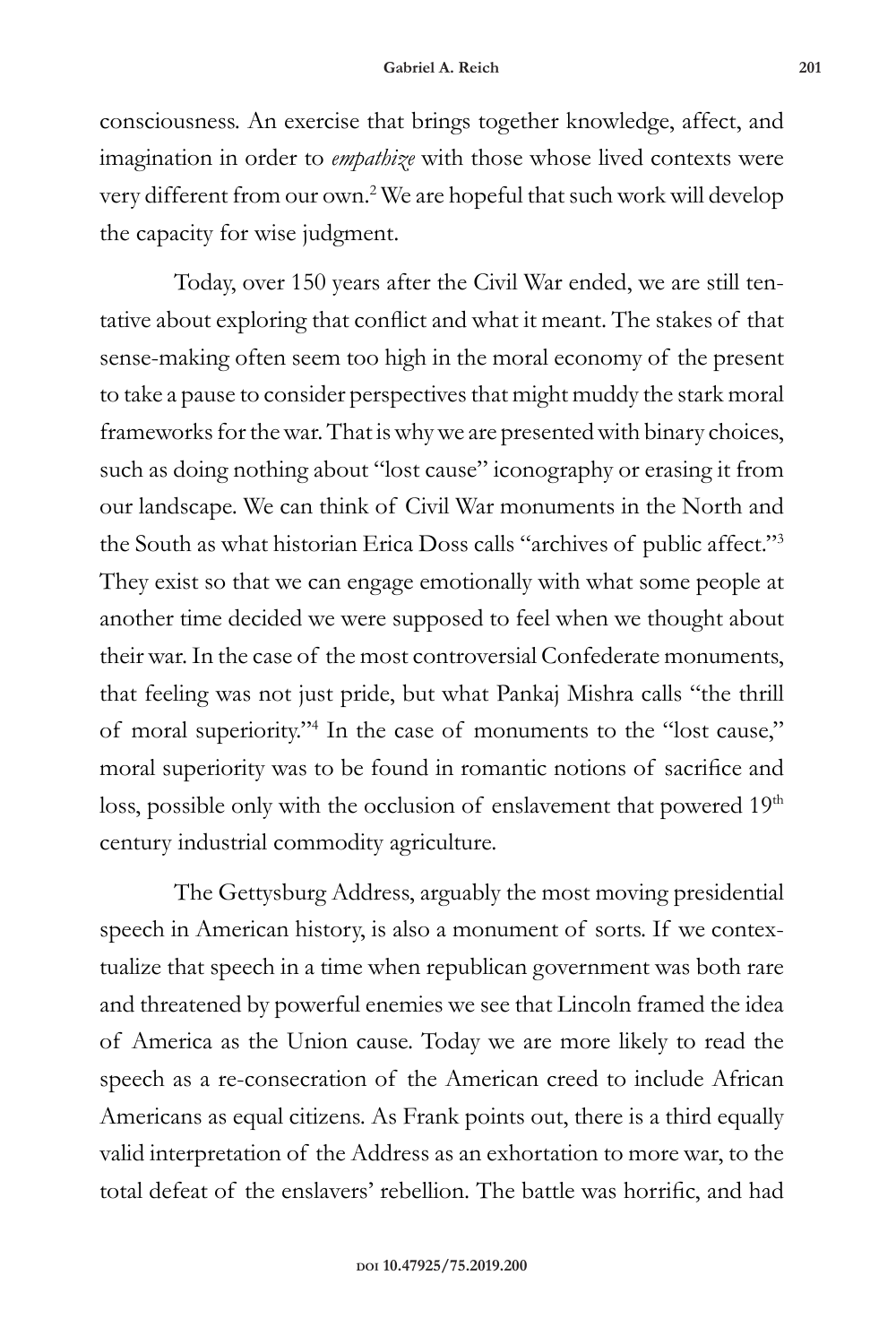the Confederacy won it, the road to Washington D.C. and a quick suit for peace between two sovereign nations would have been much more likely. History is often a story of such contingencies.

Empathizing with the perception of Lincoln by a Confederate survivor of Gettysburg asks us to see Lincoln not as a martyred emancipator but as a relentless  $19<sup>th</sup>$  century politician, a man of blood and iron willing to accept great loss of life to get his way. To do so, we must suspend our moral judgment of both that Confederate and of Lincoln. Pausing moral judgment allows us to step away from our current context and towards understanding fellow human beings in very different circumstances. Peter Seixas argues, however, that it is equally important to re-engage our moral judgment. Without it, history loses its significance, particularly as a civic practice.5 For Rüsen, all histories are moral arguments in narrative form. Suspending moral judgment to consider the perspective of the Other means entertaining, at least for a time, their moral universe.<sup>6</sup>

The question we must turn back to is what should we do about the presence of Confederate monuments in our midst today? Understanding the public art of the post-Civil War era requires us to toggle between the past and the present, and between moral perspectives. When I first moved to Richmond from New York City, I was morally shocked by the existence and audacity of the Confederate statues. Once I moved here and passed them on a regular basis, that shock ebbed away as they became just part of the landscape. I was also shocked when I returned to New York and re-encountered well-known spaces there as Union monuments. Some of those, like the triumphal arch in Brooklyn's aptly named Grand Army Plaza, were not at all diminutive either. What I gain from those experiences is an appreciation for the power of a pedagogy that employs shock in the form of change, or an uncomfortable moral juxtaposition, to put what is hidden in plain sight into relief and ultimately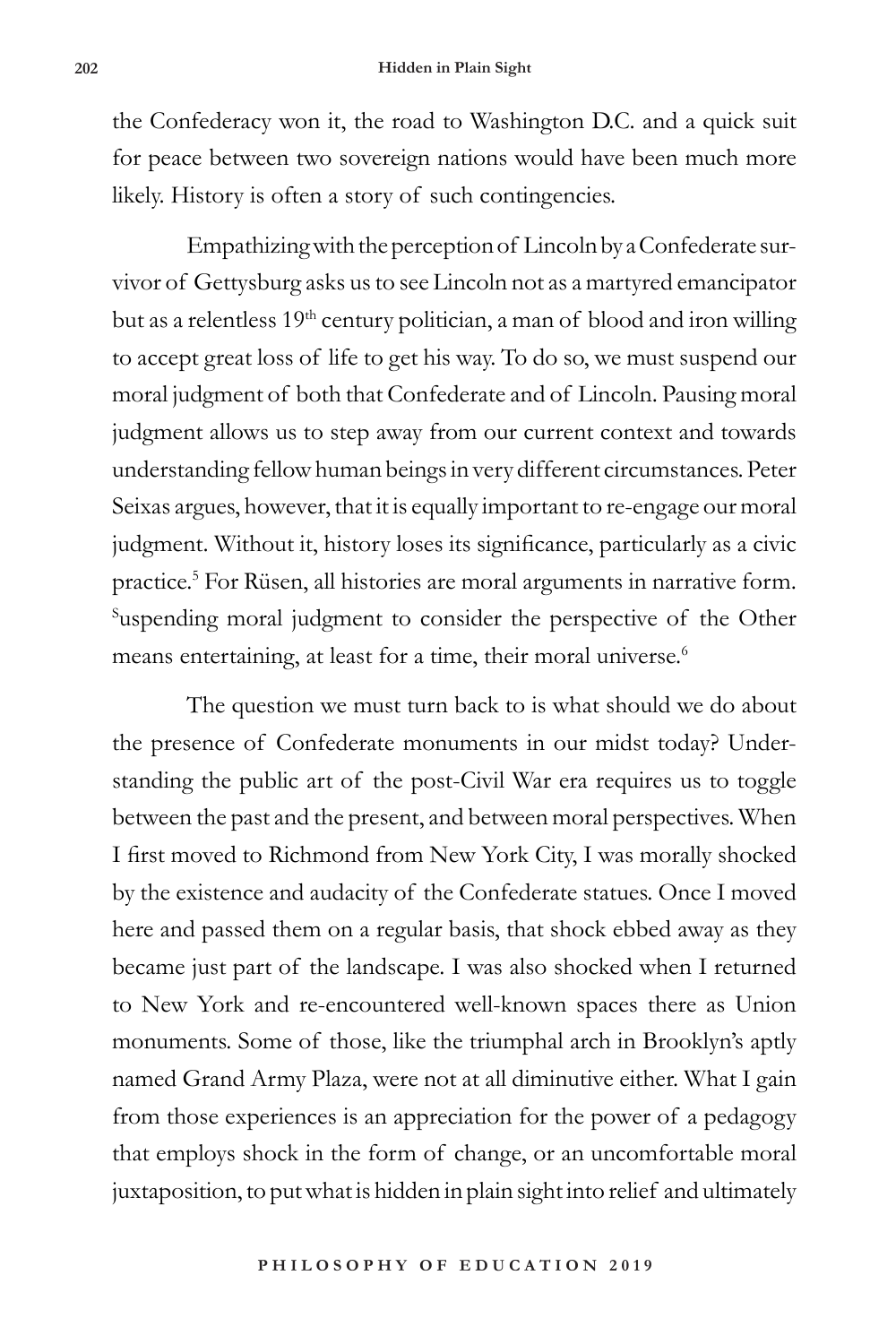to encourage reflection.

Currently in Richmond there are four major positions on Confederate monuments that have emerged in public debate:

- 1. do nothing;
- 2. remove all Confederate monuments;
- 3. leave the monuments but add context;
- 4. recontextualize the monuments as works of public art.

Following Frank's suggestion, it is worth considering each for the potential they provide towards a reflective reckoning with the Civil War that might impact our historical consciousness. The first option, do nothing, allows for reflection but does not invite it. It makes of the monuments religious fetishes that can either be worshipped or reviled. The second option creates an opportunity for a cathartic moment, when cranes pull up and the statues are removed. In New Orleans the removal of Confederate statues was protected by a paramilitary force, mourned by a small group, and celebrated boisterously by a larger one. Today, New Orleans' Lee Circle contains a three-story-pillar with nothing on top. If Lee is replaced, even with a narratively satisfying figure like Fats Domino, the opportunity for reflection on the Civil War is probably lost for future generations. Leaving it empty, however, invites reflection because it looks strange. Eventually, however, even an empty plinth recedes from our conscious attention. The third choice is the favorite of historians, lovers of words, read by few. A historical marker with context about the epoch when Confederate monuments were erected would explain how, following Reconstruction, White supremacy was reinstated through violence and institutionalized through law. That, at least, explains why such monuments exist and why many find them objectionable. The final choice is to allow artists to use the existing statues in ways that recontextualize them. For example, an artist might project an image onto the plinth of